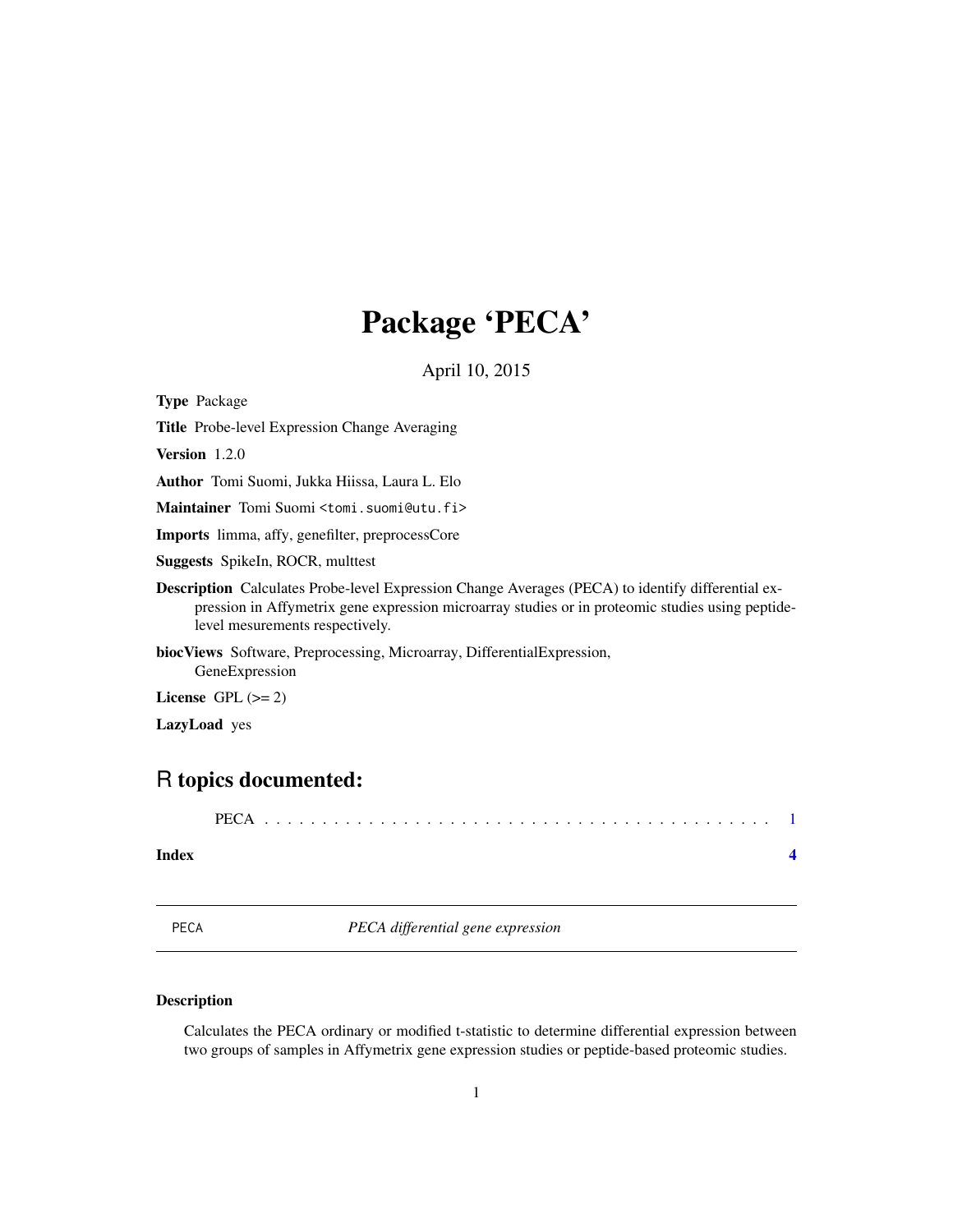#### Usage

```
## Read AffyBatch object
PECA_AffyBatch(affy=NULL, normalize=FALSE, test="t", type="median", paired=FALSE)
```

```
## Read CEL-files
PECA_CEL(samplenames1=NULL, samplenames2=NULL, normalize=FALSE, test="t",
type="median", paired=FALSE)
```
## Read tab separated text file PECA\_tsv(file=NULL, samplenames1=NULL, samplenames2=NULL, normalize=FALSE, test="t", type="median", paired=FALSE)

#### Arguments

| affy         | AffyBatch object                                                                                                |
|--------------|-----------------------------------------------------------------------------------------------------------------|
| normalize    | a logical indicating whether quantile normalization is applied                                                  |
| test         | a character string indicating whether the ordinary ("t") or modified ("modt")<br>t-test is performed.           |
| type         | a character string indicating whether ("median") or ("tukey") is used when cal-<br>culating gene/protein values |
| paired       | a logical indicating whether a paired test is performed                                                         |
| file         | filename of tab separated data                                                                                  |
| samplenames1 | a character vector containing the names of the .CEL-files/columns in the first<br>group                         |
| samplenames2 | a character vector containing the names of the .CEL-files/columns in the second<br>group                        |

#### Details

PECA determines differential gene expression using directly the probe-level measurements from Affymetrix gene expression microarrays or proteomic datasets. An expression change between two groups of samples is first calculated for each probe/peptide on the array. The gene/protein-level expression changes are then defined as medians over the probe-level changes. For more details about the probe-level expression change averaging (PECA) procedure, see Elo et al. (2005), Laajala et al. (2009) and Suomi et al.

PECA calculates the probe-level expression changes using the ordinary or modified t-statistic. The ordinary t-statistic is calculated using the function rowttests in the Bioconductor genefilter package. The modified t-statistic is calculated using the linear modeling approach in the Bioconductor limma package. Both paired and unpaired tests are supported.

The significance of an expression change is determined based on the analytical p-value of the genelevel test statistic. Unadjusted p-values are reported along with the corresponding p-values looked up from beta ditribution. The quality control and filtering of the data (e.g. based on low intensity or probe specificity) is left to the user.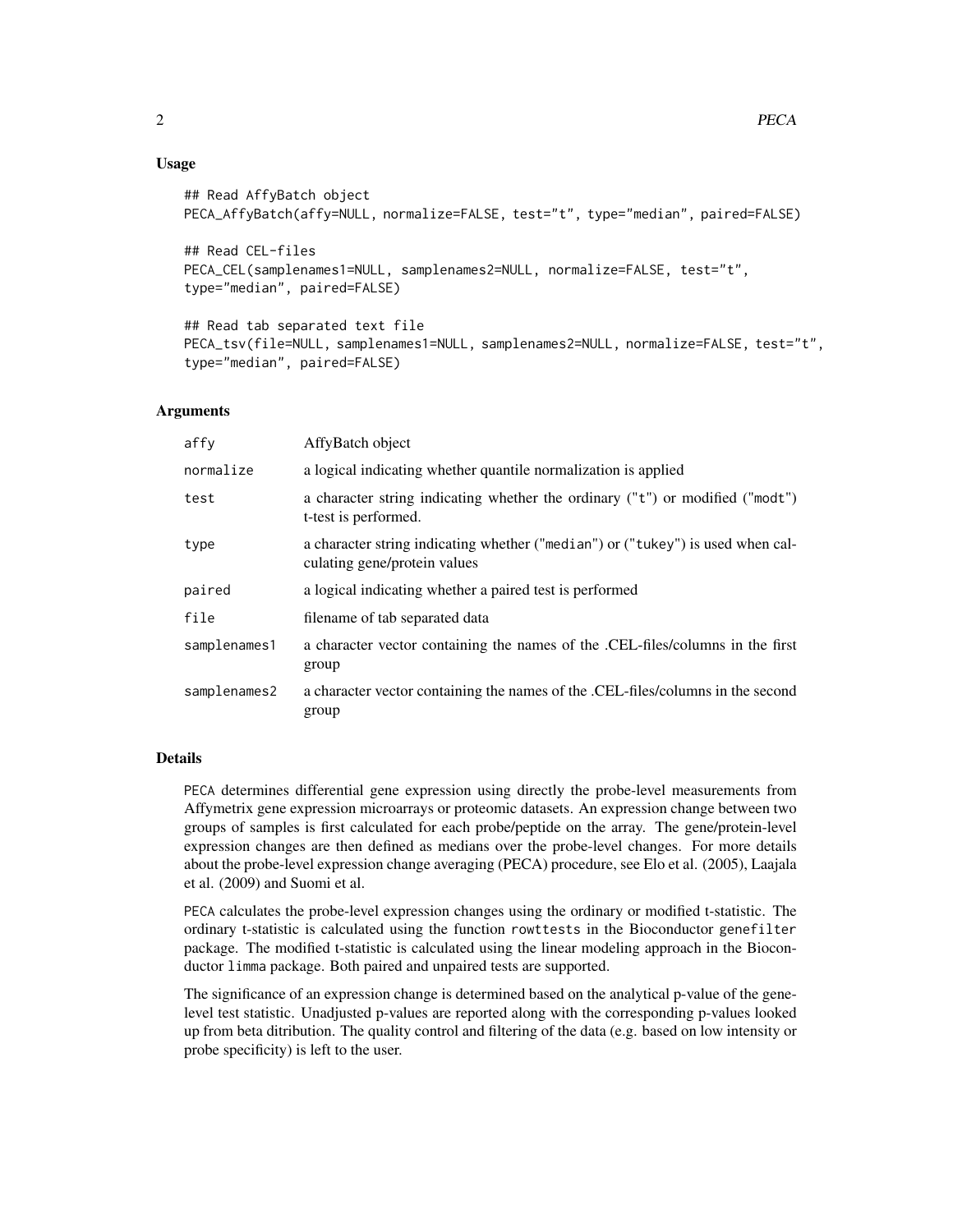#### PECA 3

#### References

T. Suomi, O. Nevalainen and L.L. Elo: Evaluation of probe-level expression change averaging in microarray and proteomics data. 2013

L.L. Elo, L. Lahti, H. Skottman, M. Kylaniemi, R. Lahesmaa and T. Aittokallio: Integrating probelevel expression changes across generations of Affymetrix arrays. Nucleic Acids Research 33(22), e193, 2005.

E. Laajala, T. Aittokallio, R. Lahesmaa and L.L. Elo: Probe-level estimation improves the detection of differential splicing in Affymetrix exon array studies. Genome Biology 10(7), R77, 2009.

H. Bengtsson, K. Simpson, J. Bullard and K. Hansen: aroma.affymetrix: A generic framework in R for analyzing small to very large Affymetrix data sets in bounded memory. Tech Report \#745, Department of Statistics, University of California, Berkeley, 2008.

#### Examples

```
## Load spike-in example
library(SpikeIn)
data(SpikeIn95)
## Subset the data
data <- SpikeIn95[,13:20]
## Run the test
results <- PECA_AffyBatch(affy=data)
## Show portion of the results
```
head(results)